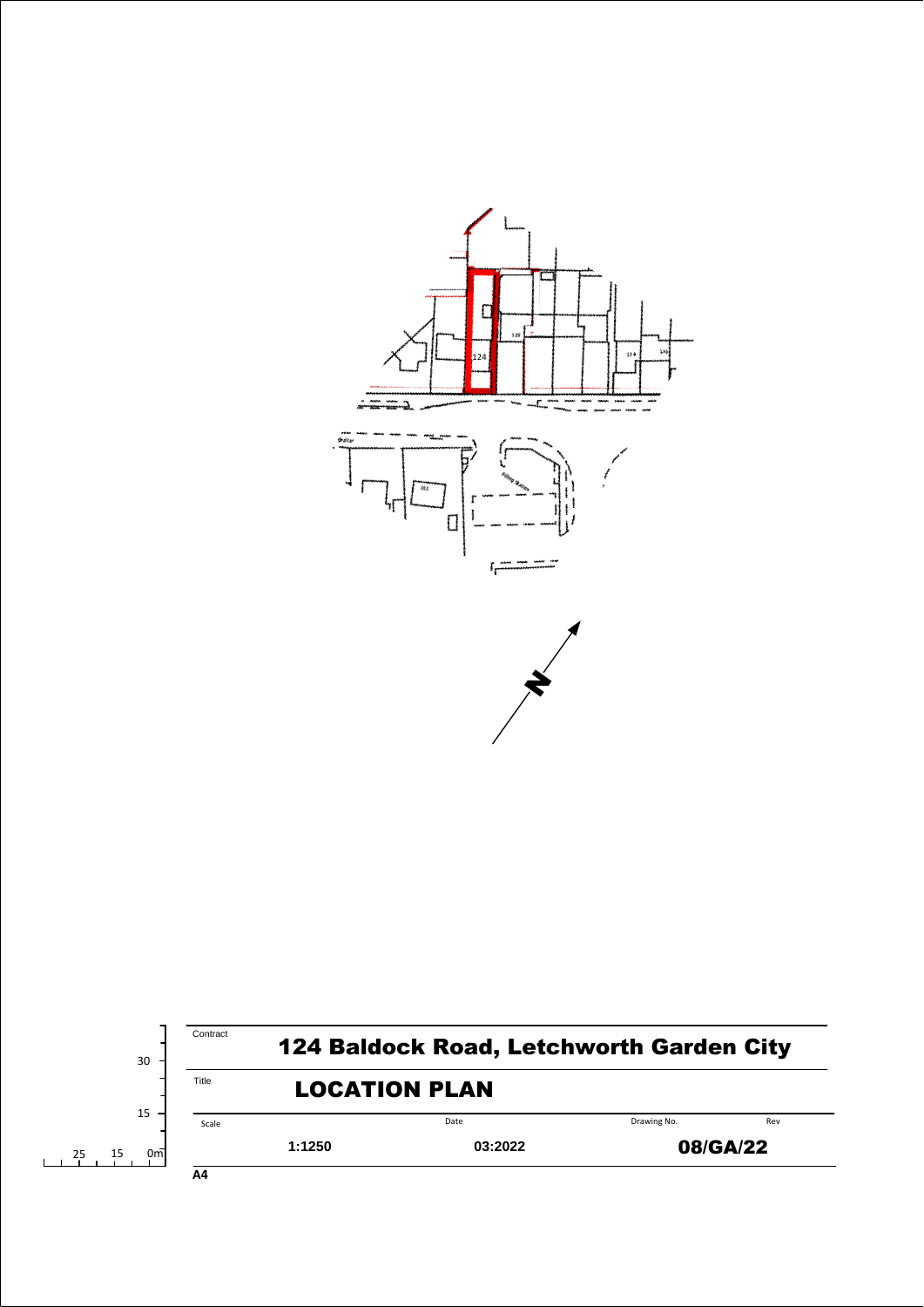

Baldock Road

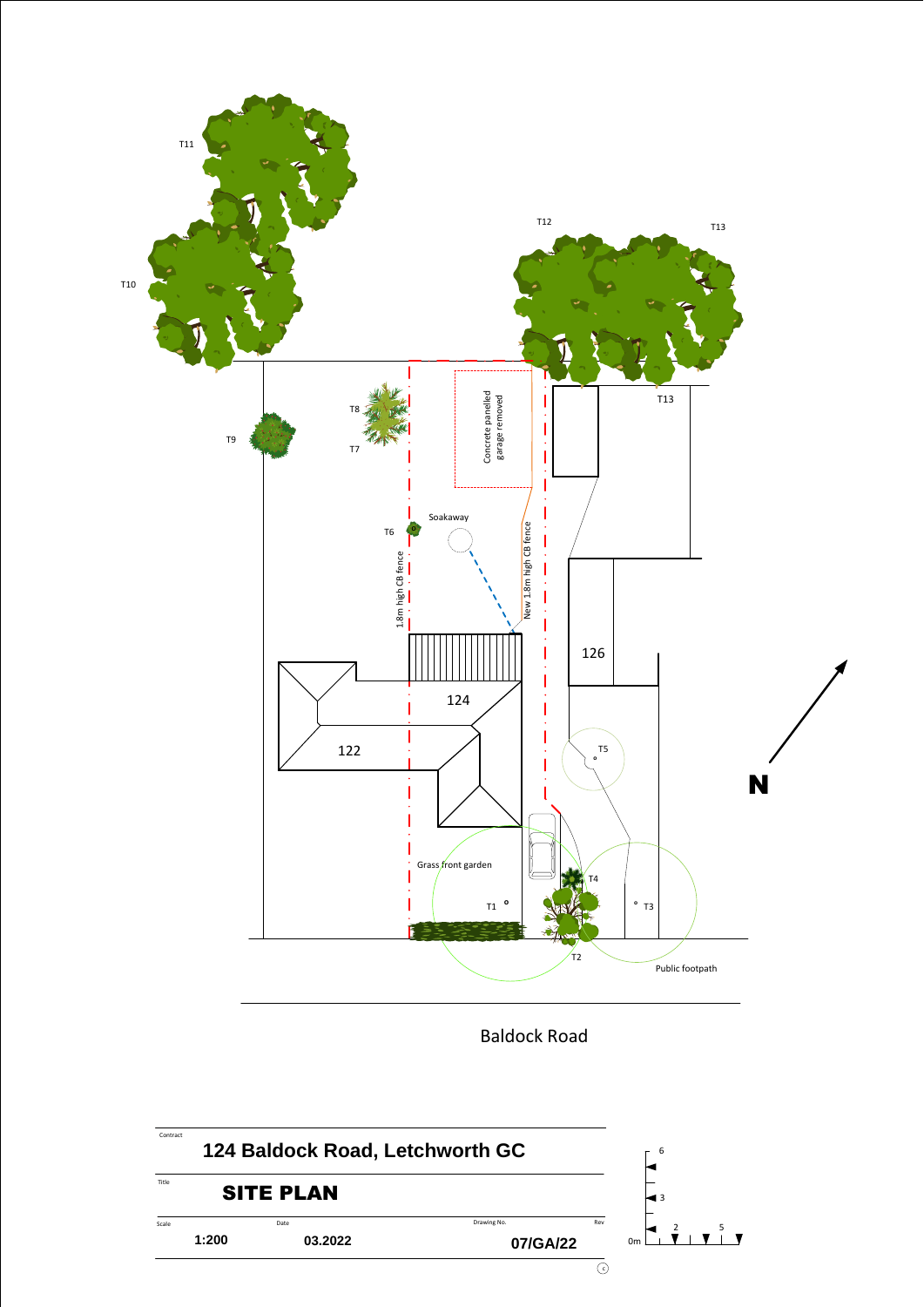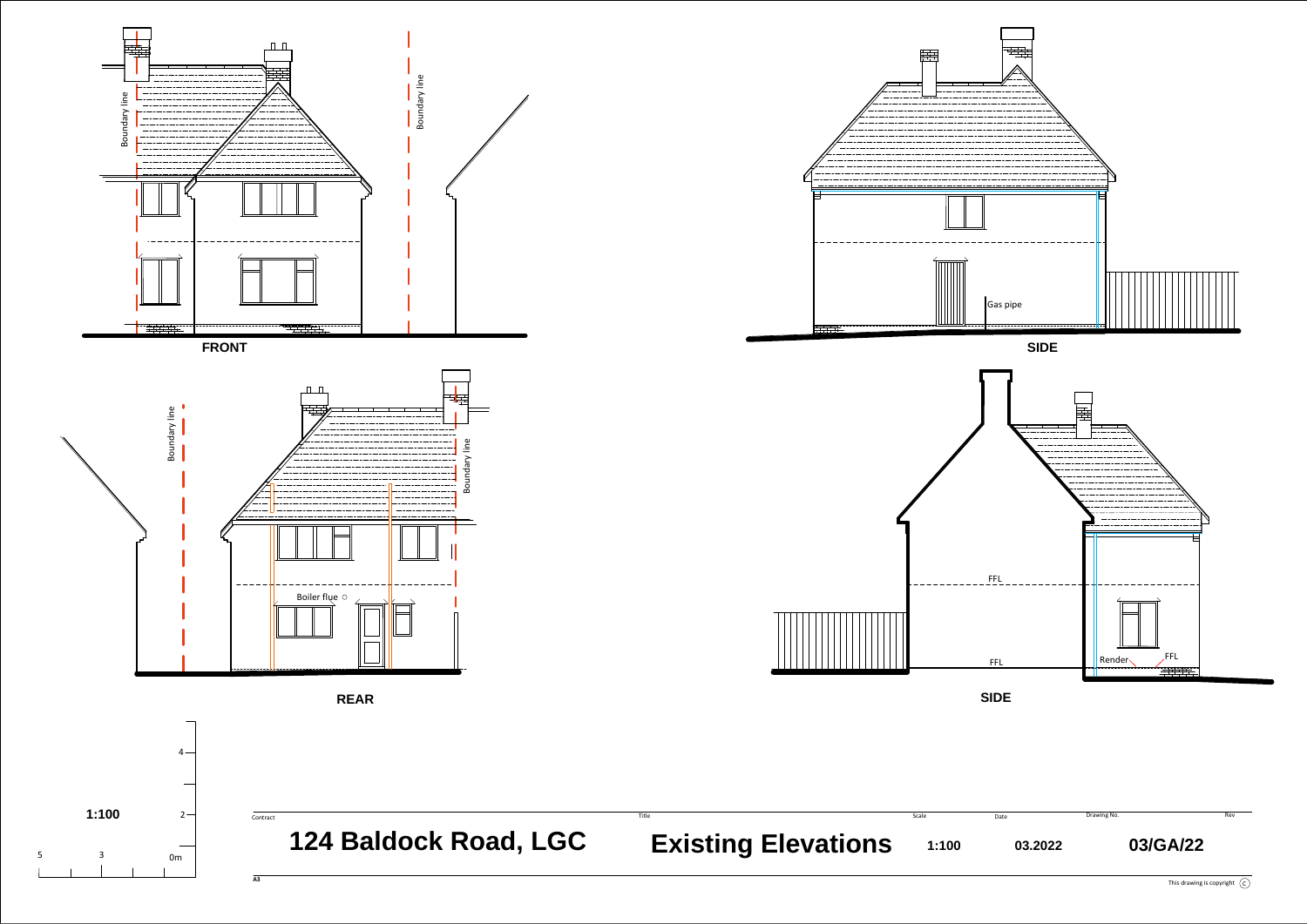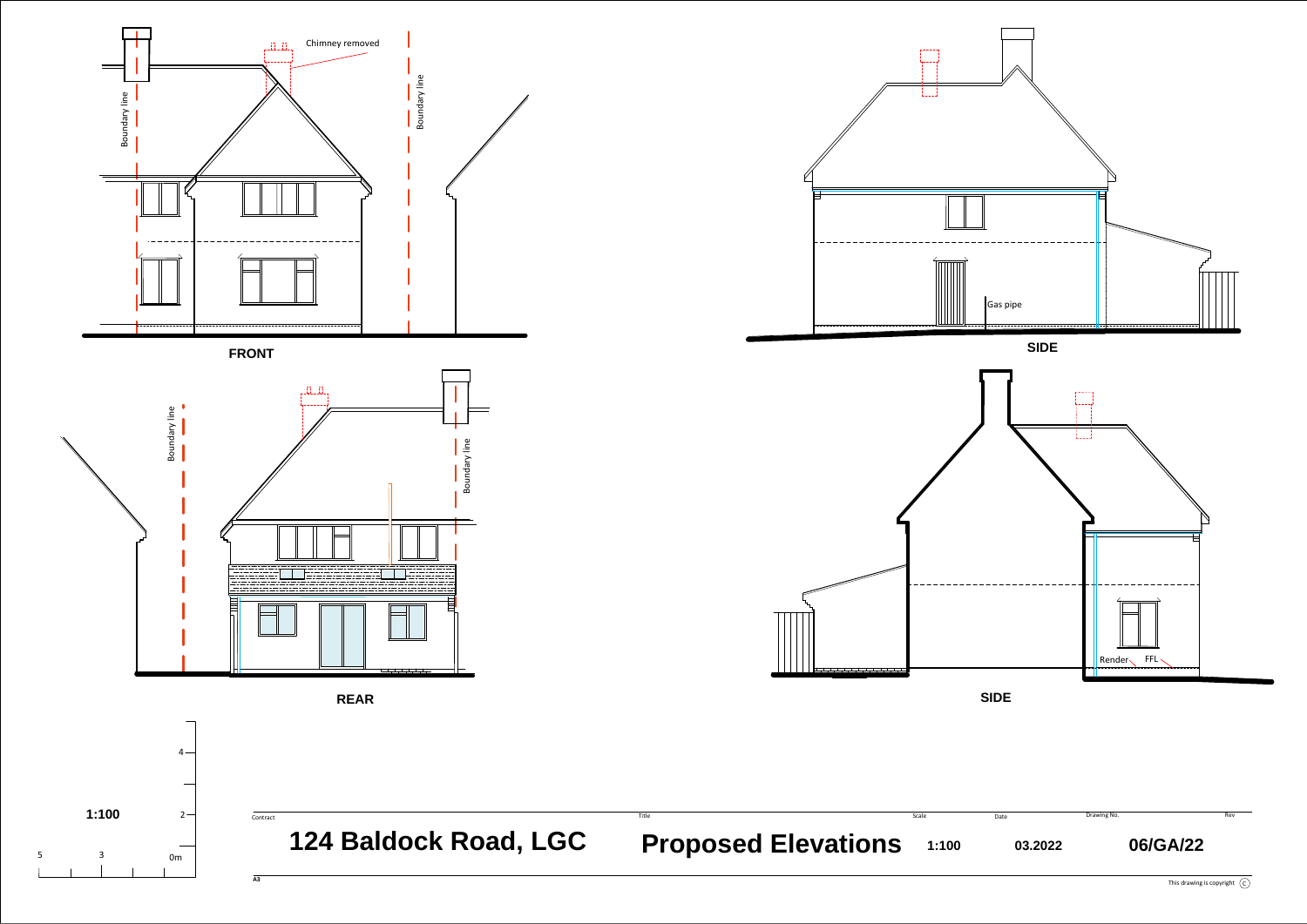





Boundary Line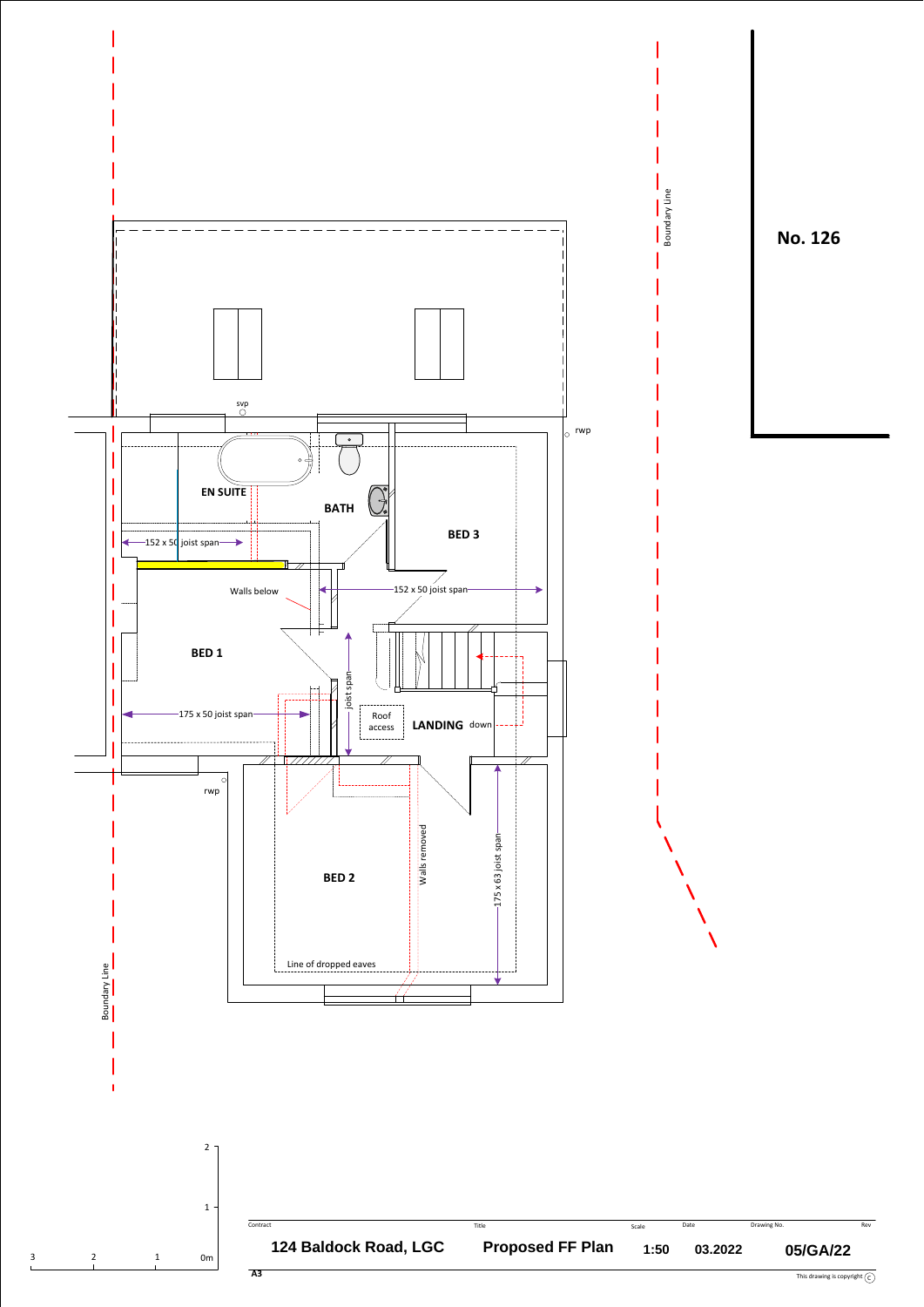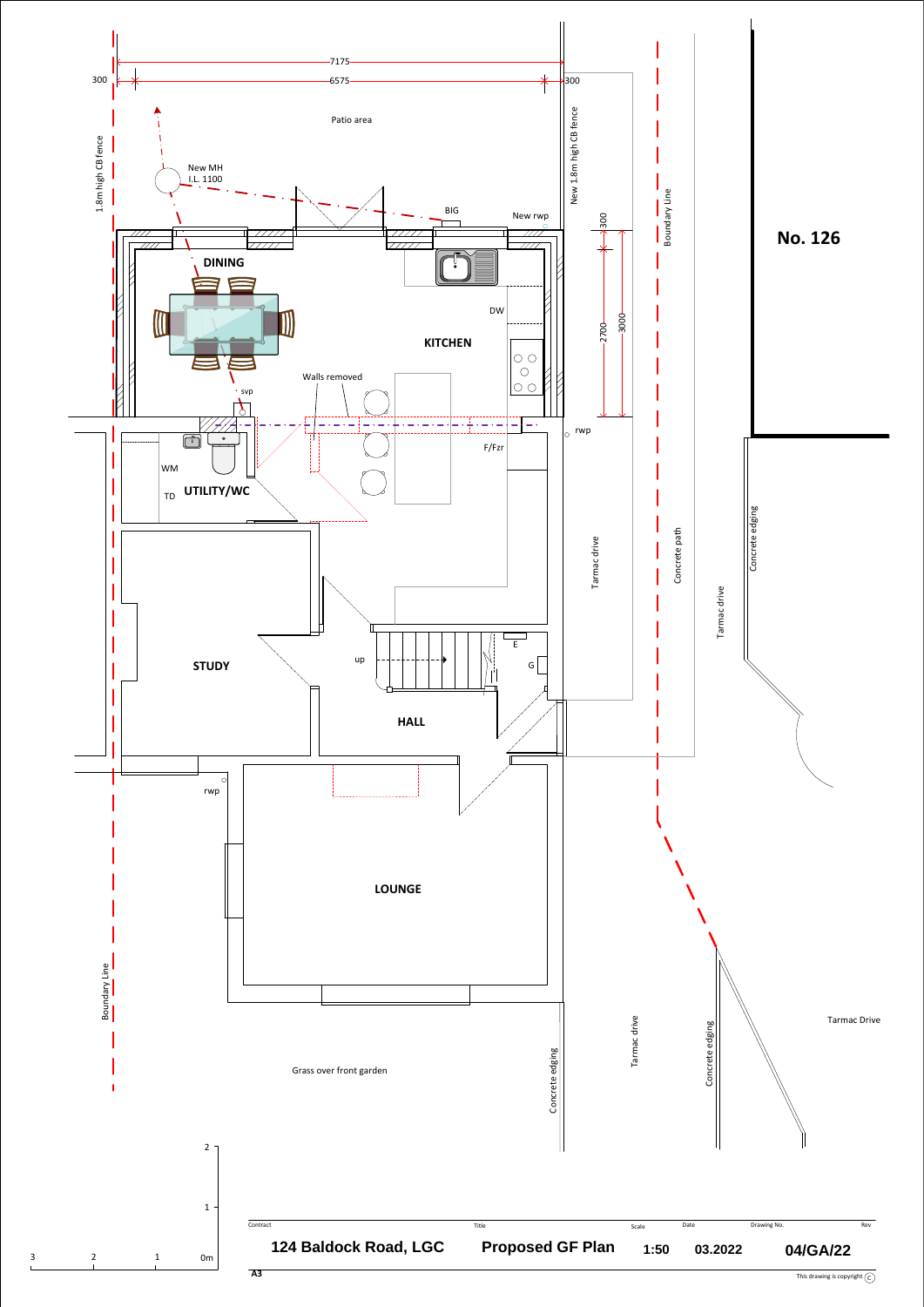

 $\hfill \square$